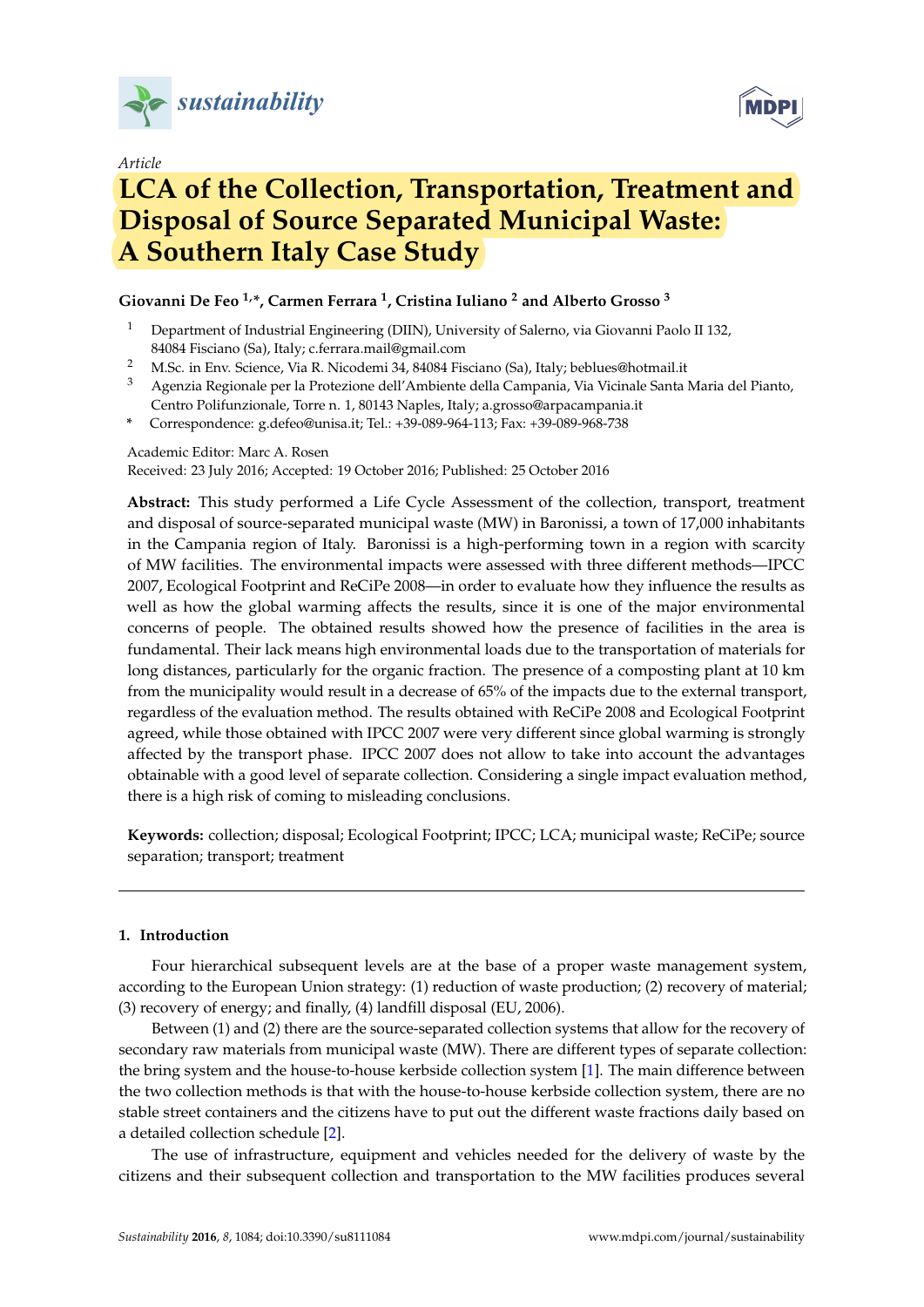environmental impacts (due to the consumption of raw materials and energy as well as pollutant emissions). The procedure of Life Cycle Assessment (LCA) is able to effectively evaluate these environmental impacts [\[3\]](#page-11-2).

LCA is one of the more useful instruments since it allows to evaluate the environmental performance of alternative systems considering both the whole life cycle (i.e., from cradle-to-grave) and only some parts (e.g., from cradle to gate or from gate to grave, as in the case of MW management) [\[4\]](#page-11-3).

LCA allows to carry out comparisons between systems considering resource consumption and pollutant emissions in the environment by including the extraction of raw materials, processing, manufacture, use and end of life of these systems [\[5\]](#page-11-4).

LCA is a powerful decision making tool when it is applied to the waste management sector, because it is able to consider both site-specific conditions and improvement opportunities [\[6\]](#page-11-5). A sustainable waste management system requires a multidisciplinary approach; consequently, it is necessary to adopt a holistic view of the system [\[7\]](#page-11-6).

The early studies of LCA applied to waste management systems date back to the early nineties [\[8\]](#page-11-7). During the subsequent years, the application of the methodology to the waste sector was increasingly refined in order to follow the growing modelling complexity. In most of the studies, LCA was applied to MW trying to take into account different aspects of the problem [\[6\]](#page-11-5).

Some authors focused on aspects related to the management of waste disposal processes, comparing the environmental impacts of alternative treatment systems. Some examples concern the assessment of the most environmentally sound plastic waste management scenario [\[9\]](#page-11-8), or the comparison between possible scenarios for the residual waste treatment [\[10,](#page-11-9)[11\]](#page-11-10), or the evaluation of alternative strategies for organic waste disposal [\[12,](#page-11-11)[13\]](#page-12-0).

Other authors expanded the system boundaries, also taking into account logistical or transportation aspects (e.g., different waste collection alternatives). In fact, there are studies dealing with the application of LCA to alternative scenarios of MW management in relation to different separate collection systems or different collection percentages [\[2,](#page-11-1)[14–](#page-12-1)[16\]](#page-12-2).

These studies provided important results such as:

- for higher separate collection percentages, it is preferable to adopt a management system finalized to materials recovery and recycling rather than to incineration [\[14\]](#page-12-1);
- it is important to correctly define the recycling rate for each recovered material, together with the percentage of separate collection [\[2\]](#page-11-1);
- it is necessary to support waste management systems based on the separate collection with suitable facilities for the treatment of all the separately collected fractions [\[15\]](#page-12-3).

Other authors also evaluated the influence of governmental and social aspects on MW management systems; they showed that these aspects could play an important role in decreasing the efficiency that waste treatment plants could provide [\[17\]](#page-12-4).

An important aspect highlighted from many of these studies is that the obtained results are site-specific [\[6](#page-11-5)[,8\]](#page-11-7). The availability of MW treatment facilities in the territory under study is an example of the importance of local specific conditions. In fact, the lack of near facilities generates environmental impacts due to waste transportation over long distances with a worsening of the global environmental performance of the waste management system.

The present study arises in this context. It proposes an LCA study of the collection, transportation, treatment and disposal of the source-separated MW in Baronissi, a town of around 17,000 inhabitants in the Province of Salerno, in the Campania region of Italy [\[1\]](#page-11-0). The impacts of the waste management system under study were calculated with three different evaluation methods—IPCC 2007, Ecological Footprint and ReCiPe 2008—in order to assess how the choice of the method could affect the results. In fact, the three adopted methods differ for the increasing level of complexity as well as for number and type of environmental impact categories considered.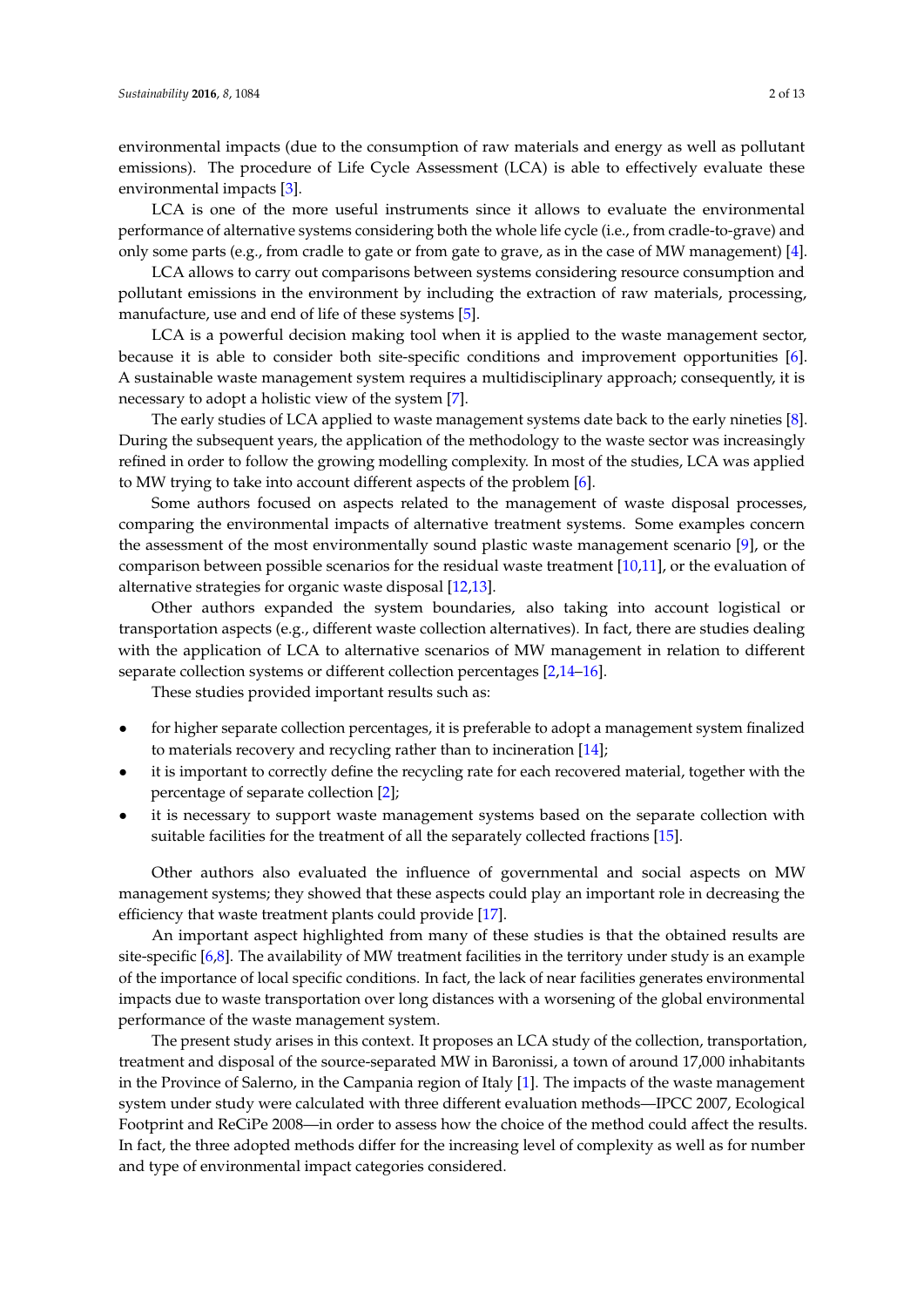The municipality of Baronissi is a high-performing town in terms of waste management if compared with the regional context. In fact, in the whole region there is a scarcity of suitable MW facilities, especially for the treatment of recyclable and compostable materials. In order to evaluate the positive effects due to the presence of near treatment facilities, a part of the study deals with the comparison of the environmental performance of today's waste management system, and that of an alternative future scenario where a composting plant has been planned for the aerobic treatment of waste organic fraction at 10 km from the town.

#### **2. Material and Methods**

#### *2.1. The Area and the Separated Collection System under Study*

The study was performed in 2014 for the town of Baronissi in the province of Salerno, in the Campania region of Southern Italy. The population of Baronissi was 16,820 inhabitants with a population density of 942.3 inhabitants/km<sup>2</sup> (corresponding to an area of 17.85 km<sup>2</sup>). The town has one principal centre and twelve geographical districts.

The following MW components were separately collected by means of a kerbside collection system: organic for composting (three times a week); paper and cardboard (once a week); glass (twice a month); aluminium and other metals together with plastic for recycling (twice a week); non-recycling residues for RDF production (twice a month); sanitary towels, nappies and incontinence pads (six days a week); bulk refuses and Waste Electrical and Electronic (WEEE); used clothing and, finally, hazardous MW.

One of the principal features of the Baronissi system is the frequency of collection for non-recycling residues that is typical of some areas of Northern Italy, like Consorzio Priula, in the Province of Treviso [\[18\]](#page-12-5). In the Central-Southern Italy, this is a novelty. The adoption of this solution, together with the opening of a Separate Collection Centre (SCC), allowed the municipality of Baronissi to improve the percentage of separate collection. Moreover, it allowed to reduce the waste fee in the period 2010–2012: 5% during 2010, 5% during 2011, and 7% during 2012, when the Municipality of Baronissi received a Green Public Procurement Award from the Italian Ministry of Economy and Finance [\[1\]](#page-11-0).

SCCs are centralised collection sites where the citizens can deliver the recyclable fractions of MW, integrating the two collection modalities as well as exploiting the advantages of the two systems and minimizing their defects [\[19\]](#page-12-6).

Organic and recyclable materials were sent out of the Campania region due to the absence of treatment facilities [\[20\]](#page-12-7), while non-recycling residues were treated in a RDF production plant in the town of Battipaglia, in the Province of Salerno. Each MW component was directly collected near the home of every resident except for bulk refuse and WEEE, which were collected on demand or directly delivered to the SCC of the city. The waste cooking oil could only be delivered to the SCC [\[1\]](#page-11-0).

The construction of the SCC was completed in 2009, but it was only opened to the public in 2010 due to red tape issues. In Italy, the construction and management of separate collection centres (named "municipal collection centres") are specifically regulated by the Ministry Decree of 8 April 2008, as amended and supplemented by the Decree of the Ministry of the Environment dated 13 May 2009. Citizens can directly deliver to the SCC all the MSW separate collection fractions, except putrescible materials and non-recycling residues [\[1\]](#page-11-0).

#### *2.2. The LCA Approach*

The performed LCA study took into account the level of separated collection, the location of treatment and disposal facilities, the management of the collection program and the transportation of the collected materials inside (performed with a separate kerbside collection system) and outside the town (transportation toward the facilities).

The assessment was developed regarding two scenarios: (1) the treatment and disposal, collection and external transportation scenario for the year 2013 (Scenario 1); (2) an alternative scenario, differing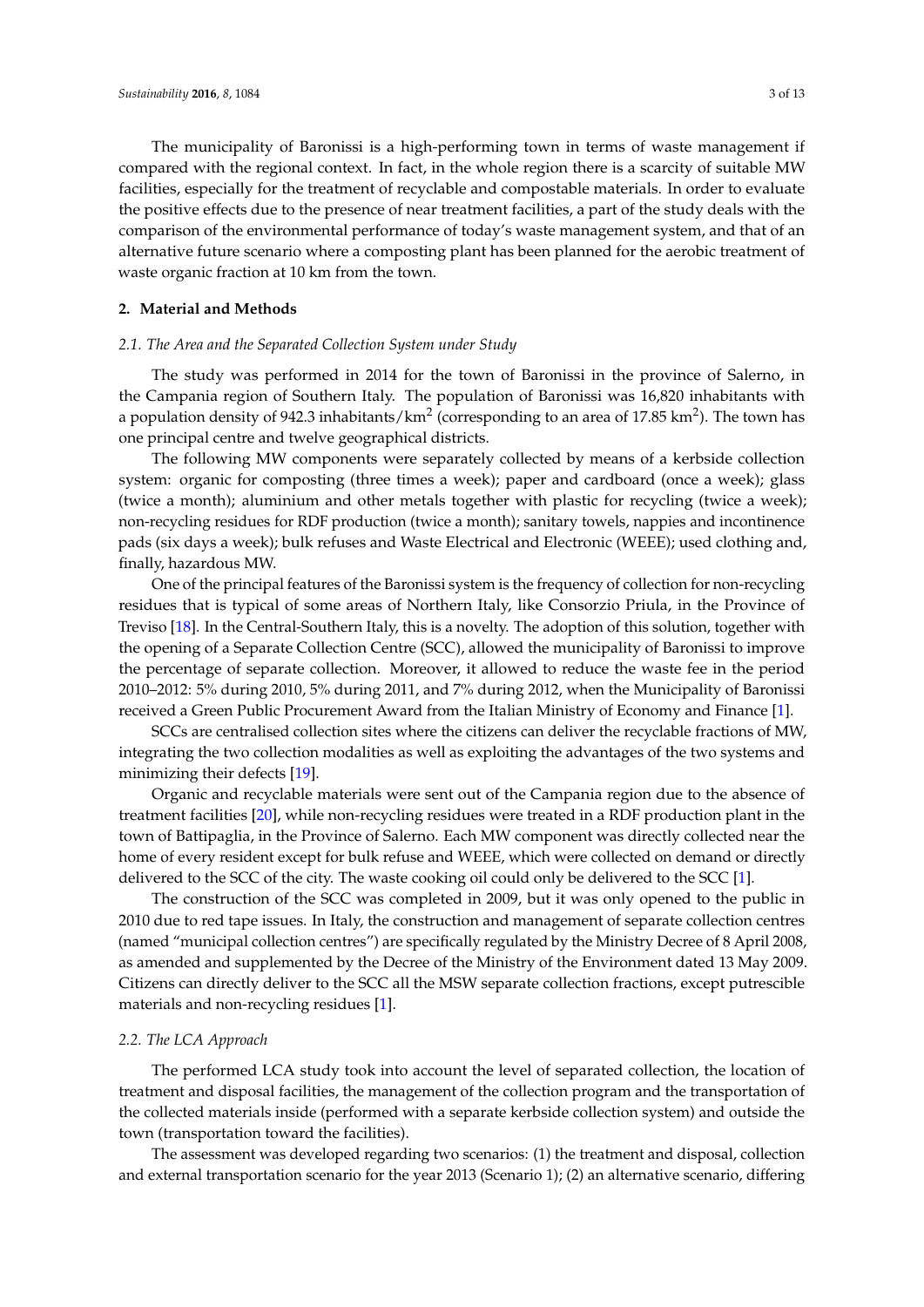from Scenario 1 by the presence of a composting plant at 10 km from the town of Baronissi, without a transfer station (Scenario 2).

The LCA was performed using the software tool SimaPro v.7.3 (PRé Consultants, Amersfoort, The Netherlands), using the Ecoinvent 2.2 database and a modelling approach developed subsequently [\[3\]](#page-11-2).

The goal and scope of the study was the use of LCA to calculate the resources used and the environmental impacts produced to carry out the MW kerbside separate collection service of the town under study in a year. The function of the LCA study was the activities of the MW components delivery by citizens and the subsequent collection and transport to the MW facilities, while the functional unit (i.e., unit of output for which results will be presented [\[21\]](#page-12-8)) was one ton of waste with a defined composition and, finally, the reference flow (i.e., the flow to which all other modelled flows of the system are related [\[22\]](#page-12-9)) was quantified as the amount of waste treated in a year.

It was hypothesized that MW was only composed by the following components: aluminium, steel, glass, organic, paper and cardboard, HDPE plastic, PET plastic, mix plastic, plastic discards.

Table [1](#page-3-0) shows the average composition analysis of the total MW, the source-separated fractions and, finally, the unsorted residual waste (i.e., the residue). Materials amounts in the residue were calculated on the base of the composition analysis of MW and the MW fractions separately collected.

<span id="page-3-0"></span>**Table 1.** Composition analysis of the total municipal waste (MW) ("Total"), the source-separated fractions ("Separate Collection"), and the unsorted residual waste ("Residue").

|                   | Total       |       | <b>Separate Collection</b> |               | Residue     |       |  |
|-------------------|-------------|-------|----------------------------|---------------|-------------|-------|--|
| <b>Materials</b>  | kg          | $\%$  | kg                         | $\frac{0}{0}$ | kg          | $\%$  |  |
| Aluminium         | 43,298.2    | 0.8   | 30.425.8                   | 0.7           | 12,873.4    | 0.8   |  |
| Steel             | 303,087.2   | 5.3   | 212,973.2                  | 5.0           | 90,114.0    | 5.8   |  |
| Glass             | 577,309.0   | 10.0  | 416,960.0                  | 9.9           | 160,349.0   | 10.3  |  |
| Organic           | 2,886,545.0 | 50.0  | 2,419,840.0                | 57.3          | 466,705.0   | 30.1  |  |
| Paper & Cardboard | 1,154,618.0 | 20.0  | 659,050.0                  | 15.6          | 495,568.0   | 32.0  |  |
| HDPE plastic      | 80.823.3    | 1.4   | 48.416.0                   | 1.1           | 32.407.3    | 2.1   |  |
| PET plastic       | 404,116.3   | 7.0   | 242,081.0                  | 5.7           | 162,035.3   | 10.5  |  |
| Mix plastic       | 161,646.5   | 2.8   | 96,832.0                   | 2.3           | 64,815.5    | 4.2   |  |
| Plastic discards  | 161,646.5   | 2.8   | 96,832.0                   | 2.3           | 64,815.5    | 4.2   |  |
| Total             | 5,773,090.0 | 100.0 | 4,223,409.0                | 100.0         | 1,549,681.0 | 100.0 |  |

Regarding the modelling of the waste treatment plants for the different MW fractions unfortunately, some site-specific data are not available and this is a limitation of the study; for this reason the processes of the Ecoinvent System v.2 database were used, as shown in Table [2.](#page-3-1) Table [3](#page-4-0) shows the main features as well as data of the Mechanical Biological Treatment plant (MBT) [\[23\]](#page-12-10) and recycling plants for plastics materials [\[24\]](#page-12-11).

<span id="page-3-1"></span>**Table 2.** Specific Ecoinvent 2 System Processes used for modelling the main waste treatment processes adopted in MW management scenarios considered.

| Process     | Material    | <b>Ecoinvent System Process</b>                                                |
|-------------|-------------|--------------------------------------------------------------------------------|
|             | Aluminium   | Aluminium, secondary, from old scrap, at plant/RER                             |
|             | Steel       | Steel, electric, un- and low-alloyed, at plant/RER                             |
| Recycling   | Glass       | Packaging glass, green at plant/RER                                            |
|             | Paper       | Paper, recycling, no deinking, at plant/RER                                    |
| Composting  | Organic     | Compost at plant/CH                                                            |
|             | Glass       | Disposal, inert material, 0% water, to sanitary landfill/CH                    |
|             | Paper       | Disposal, paper, 11.2% water, to sanitary landfill/CH                          |
| Landfill    | Plastics    | Disposal, plastics, mixture, 15.3% water, to sanitary landfill/CH              |
|             | PE plastic  | Disposal, polyethylene, 0.4% water, to sanitary landfill/CH                    |
|             | PET plastic | Disposal, polyethylene terephthalate, 0.2% water, to sanitary landfill/CH      |
|             | Paper       | Disposal, paper, 11.2% water, to municipal incineration/CH                     |
| Incinerator | Plastics    | Disposal, plastics, mixture, 15.3% water, to municipal incineration/CH         |
|             | PE plastic  | Disposal, polyethylene, 0.4% water, to municipal incineration/CH               |
|             | PET plastic | Disposal, polyethylene terephthalate, 0.2% water, to municipal incineration/CH |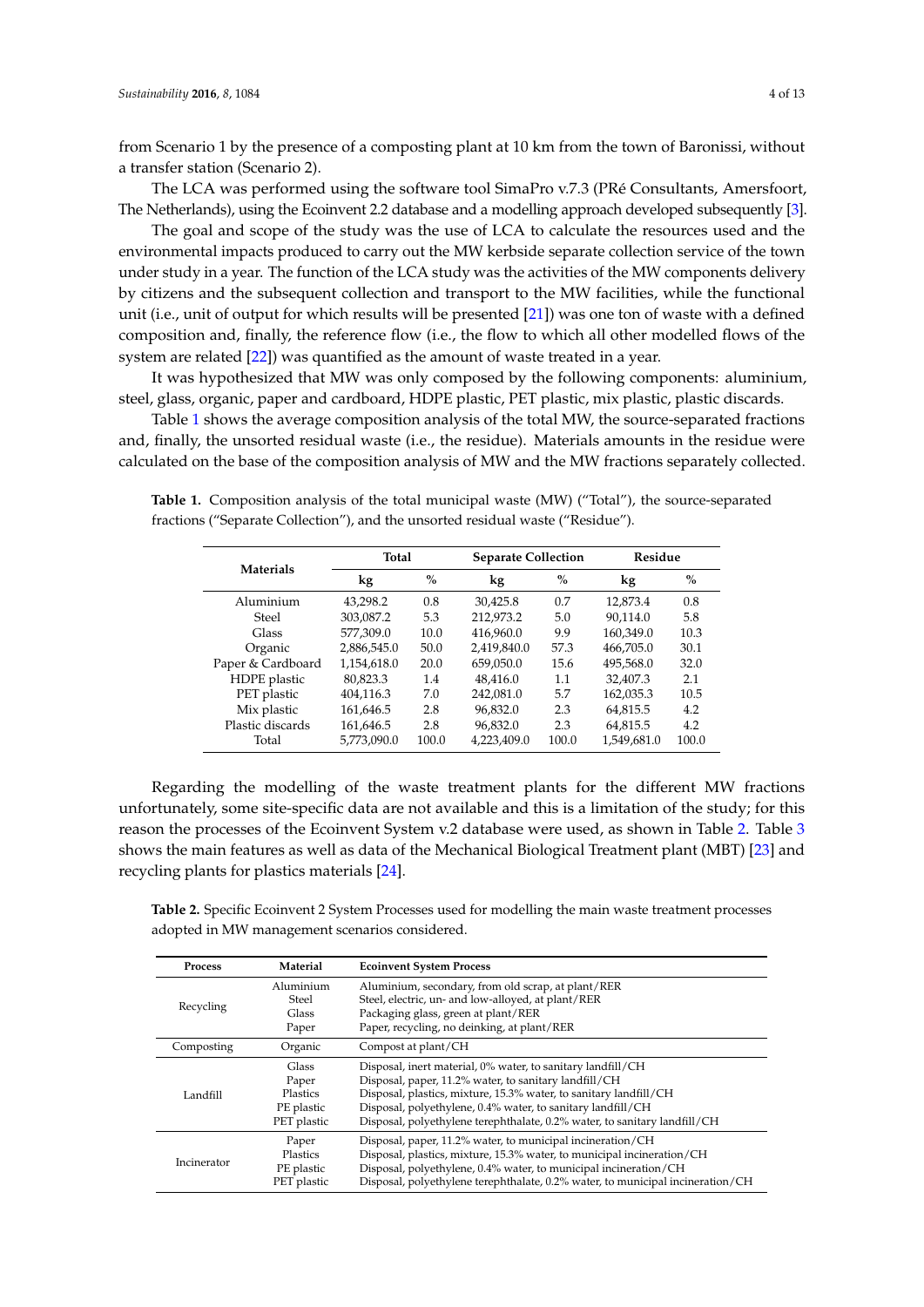| Mechanical and Biological Treatment (MBT)                                                          |                                    |      |       |  |  |  |  |  |  |
|----------------------------------------------------------------------------------------------------|------------------------------------|------|-------|--|--|--|--|--|--|
| <b>General Characteristics</b>                                                                     |                                    |      |       |  |  |  |  |  |  |
| Polyethylene Film (kg)/kg RDF<br>Water (1)/kg RDF<br>Diesel (MJ)/kg RDF<br>Electricity (MJ)/kg RDF |                                    |      |       |  |  |  |  |  |  |
| $1.6 \times 10^{-4}$                                                                               | 0.088                              | 0.01 | 0.083 |  |  |  |  |  |  |
| <b>Plastics Recycling Processes</b>                                                                |                                    |      |       |  |  |  |  |  |  |
|                                                                                                    | <b>General Characteristics</b>     |      |       |  |  |  |  |  |  |
| <b>Plastic Fraction</b>                                                                            | Fuel (Kwh/t)<br>Natural Gas (MJ/t) |      |       |  |  |  |  |  |  |
| HDPE plastic                                                                                       | 379                                | 650  |       |  |  |  |  |  |  |
| PET plastic                                                                                        | 258                                | 2500 |       |  |  |  |  |  |  |
| Mix plastic                                                                                        | 381                                | 650  |       |  |  |  |  |  |  |

<span id="page-4-0"></span>**Table 3.** Main characteristics of the mechanical and biological treatment (MBT) [\[23\]](#page-12-10) and plastics recycling facilities (considering the consumption per t of recycled plastic material) [\[24\]](#page-12-11) adopted in the MW management scenarios considered.

For the modelling of the vehicles used for waste transportation, the processes of the Ecoinvent System v.2 database were also used (see Table [4\)](#page-4-1). Table [4](#page-4-1) also shows the distance covered by the vehicles for the separate collection of the different materials and the distance for the transportation from the SCC to the waste treatment plants for each single material.

<span id="page-4-1"></span>**Table 4.** Specific Ecoinvent 2 System Processes used for modelling the vehicles required for waste transport and the data in km of distances required for separate collection in the town (Internal Transport) and for subsequent waste transportation to treatment plants (External Transport). Step 1 is the distance between the separate collection centre (SCC) and selection and screening plant, while step 2 is the distance between selection and screening plants and waste treatment plants (only for plastic fractions of separate collection it was necessary a step 3).

|                            | Internal Transport (km)                           |                                                     |                           |                                                             | External Transport (km) |                          |                                                     |        |                           |  |
|----------------------------|---------------------------------------------------|-----------------------------------------------------|---------------------------|-------------------------------------------------------------|-------------------------|--------------------------|-----------------------------------------------------|--------|---------------------------|--|
| Fraction                   | <b>Transport of</b><br><b>Separate Collection</b> | <b>Transport of</b><br>Residual<br><b>Materials</b> | <b>Vehicles</b>           | <b>Transport of Separate</b><br><b>Collection Materials</b> |                         |                          | <b>Transport of</b><br><b>Residual</b><br>Materials |        | <b>Vehicles</b>           |  |
|                            | <b>Materials</b>                                  |                                                     |                           | Step1                                                       | Step2                   | Step3                    | Step1                                               | Step2  |                           |  |
| Aluminium                  | 199.1                                             | 224.7                                               |                           | 40.6                                                        | 28.78                   | ٠                        | 31.5                                                | 16.22  |                           |  |
| Steel                      | 199.1                                             | 224.7                                               | Transport,                | 40.6                                                        | 28.78                   | -                        | 31.5                                                | 16.22  |                           |  |
| Aluminium SCC <sup>a</sup> |                                                   | ٠                                                   |                           | 4.9                                                         |                         |                          |                                                     |        |                           |  |
| Steel SCC <sup>a</sup>     | ۰                                                 | ٠                                                   |                           | 4.9                                                         |                         |                          |                                                     |        | Transport,                |  |
| Glass                      | 224.5                                             | 224.7                                               | lorry 3.5–7.5 t,          | 31.5                                                        | 617.08                  | $\overline{\phantom{a}}$ | 31.5                                                | 95.98  | $lorty > 32$ t,           |  |
| Organic                    | 191.3                                             | 224.7                                               | EURO3/RER<br>S (Ecoinvent | 40.6                                                        | 497.79                  | ٠                        | 31.5                                                | 227.35 | EURO3/RER<br>S (Ecoinvent |  |
| Paper & cardboard          | 237.0                                             | 224.7                                               | System                    | 6                                                           |                         | $\overline{\phantom{a}}$ | 31.5                                                | 95.98  | System                    |  |
| HDPE plastic               | 199.1                                             | 224.7                                               | Process)                  | 40.6                                                        | 49.86                   | 100                      | 31.5                                                | 95.98  | Process)                  |  |
| PET plastic                | 199.1                                             | 224.7                                               |                           | 40.6                                                        | 49.86                   | 100                      | 31.5                                                | 95.98  |                           |  |
| Mix plastic                | 199.1                                             | 224.7                                               |                           | 40.6                                                        | 49.86                   | 100                      | 31.5                                                | 95.98  |                           |  |
| Plastic discards           | 199.1                                             | 224.7                                               |                           | 40.6                                                        | 49.86                   | 100                      | 31.5                                                | 95.98  |                           |  |

<sup>a</sup> materials directly collected to the SCC.

The environmental impacts were evaluated using three methods: IPCC 2007 GWP 100y, Ecological Footprint, and ReCiPe 2008 H.

The IPCC 2007 GWP 100y indicator is based on the factors of climate change over a period of 100 years, considering the gaseous emissions of high potential greenhouse effect [\[25\]](#page-12-12). The Ecological footprint method calculates the amount of biologically productive land and water required by a population to produce the resources it consumes and to dispose of the waste generated by the consumption of fossil and nuclear fuel [\[25\]](#page-12-12). The ReCiPe 2008 H indicator combines a midpoint level approach (problem-oriented) with an endpoint approach (damage-oriented) considering impact categories such as ozone depletion, agricultural land occupation, fresh water depletion, fossil fuel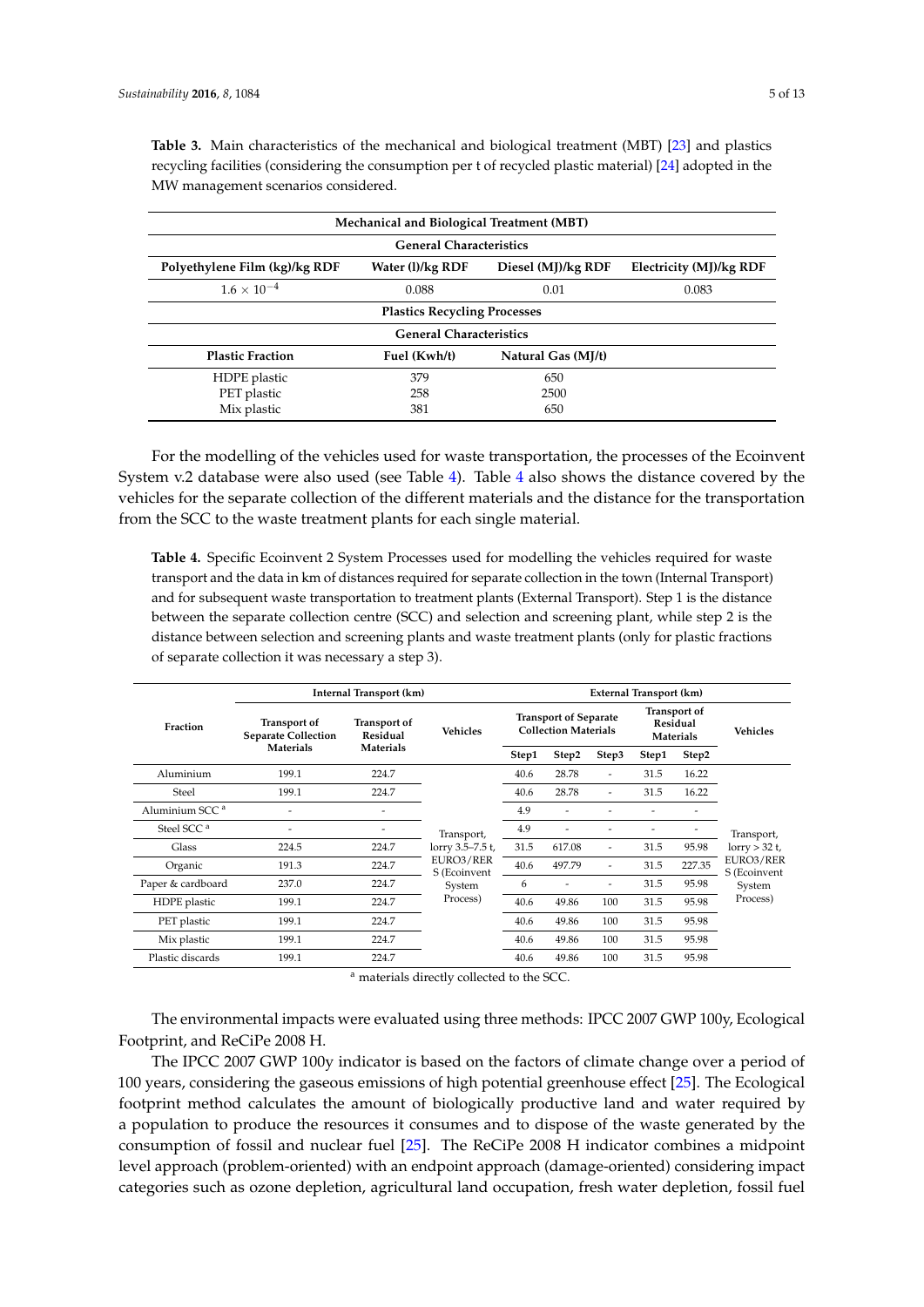depletion, etc. The hierarchist perspective (H) is based on the most common policy principles concerning the time frame and other issues [\[26\]](#page-12-13).

The three adopted methods have an increasing level of complexity. Global warming is the unique impact category taken into account with the IPCC method, and thus it represents 100% of the method. Instead, in the Ecological Footprint, global warming is one category out of three, thus numerically it represents 33% of all the categories. Finally, in the case of ReCiPe 2008, the global warming appears one time out of eighteen (corresponding to 5.9%) at the midpoint level, and two times out of seventeen at the endpoint level (11.8%). With ReCiPe, going from the midpoint to the endpoint categories, each single impact is weighted according to the adopted perspective (H in this study).

#### **3. Results and Discussion**

#### *3.1. Analysis of Scenario 1 with IPCC 2007 100y*

Table [5](#page-5-0) shows the results obtained with IPCC 2007 100y in terms of the environmental impacts of each considered material for the treatment phase, collection phase and external transport to the treatment and disposal facilities. It also contains the percentage contribution (in absolute terms) that each material provides to the total value for the different phases.

<span id="page-5-0"></span>**Table 5.** IPCC 2007 100y environmental impacts generated from the treatment phase, internal collection and external transport to facilities for each considered material. The values are in terms of kg of  $CO<sub>2</sub>$ eq. for each phase as well as in terms of percentage contribution that each material provides to the total absolute impact of the phase, calculated in terms of absolute values.

| Materials           |                       | Treatment & Disposal |               |            | Collection |                       | <b>External Transport</b> |                       | Total                   |               |  |
|---------------------|-----------------------|----------------------|---------------|------------|------------|-----------------------|---------------------------|-----------------------|-------------------------|---------------|--|
|                     | kg CO <sub>2</sub> eq | $\log CO_2$ eq $\ln$ | $\frac{9}{6}$ | $kgCO2$ eq | $\%$       | kg CO <sub>2</sub> eq | $\%$                      | kg CO <sub>2</sub> eq | lkg CO <sub>2</sub> eql | $\frac{9}{6}$ |  |
| Aluminium (SC $a$ ) | $-276,916$            | 276,916              | 10.8          | 1874       | 0.4        | 220                   | 0.1                       | $-274,822$            | 274,822                 | 9.6           |  |
| Aluminium $(R^b)$   | $-155,277$            | 155,277              | 6.1           | 1394       | 0.3        | 98                    | 0.0                       | $-153,784$            | 153,784                 | 5.4           |  |
| Steel (SC)          | $-201,679$            | 201,679              | 7.9           | 13,121     | 3.0        | 1536                  | 0.7                       | $-187,022$            | 187,022                 | 6.5           |  |
| Steel (R)           | $-111,299$            | 111,299              | 4.3           | 9758       | 2.2        | 689                   | 0.3                       | $-100,852$            | 100,852                 | 3.5           |  |
| Glass (SC)          | $-131,264$            | 131,264              | 5.1           | 33.978     | 7.8        | 30,751                | 13.9                      | $-66,535$             | 66,535                  | 2.3           |  |
| Class(R)            | 7374                  | 7374                 | 0.3           | 13,078     | 3.0        | 2465                  | 1.1                       | 22,918                | 22,918                  | 0.8           |  |
| Organic (SC)        | 84,962                | 84,962               | 3.3           | 168,031    | 38.4       | 148,302               | 67.1                      | 401,296               | 401,296                 | 14.0          |  |
| Organic $(R)$       | 302,411               | 302,411              | 11.8          | 38.066     | 8.7        | 14,568                | 6.6                       | 355,045               | 355,045                 | 12.4          |  |
| Paper & Cardb. (SC) | $-149,224$            | 149,224              | 5.8           | 56,765     | 13.0       | 477                   | 0.2                       | $-91,981$             | 91,981                  | 3.2           |  |
| Paper & Cardb. (R)  | 46,040                | 46,040               | 1.8           | 40,420     | 9.2        | 7619                  | 3.4                       | 94,078                | 94,078                  | 3.3           |  |
| HDPE Plastic (SC)   | $-42,413$             | 42,413               | 1.7           | 5832       | 1.3        | 1319                  | 0.6                       | $-35,263$             | 35,263                  | 1.2           |  |
| HDPE Plastic (R)    | 143,847               | 143,847              | 5.6           | 4405       | 1.0        | 830                   | 0.4                       | 149.082               | 149,082                 | 5.2           |  |
| PET Plastic (SC)    | $-294,828$            | 294,828              | 11.5          | 19,828     | 4.5        | 5767                  | 2.6                       | $-269,233$            | 269,233                 | 9.4           |  |
| PET Plastic (R)     | 371,337               | 371,337              | 14.5          | 14.978     | 3.4        | 2823                  | 1.3                       | 389,139               | 389,139                 | 13.6          |  |
| Mix Plastic (SC)    | 48.872                | 48.872               | 1.9           | 9331       | 2.1        | 2255                  | 1.0                       | 60,459                | 60.459                  | 2.1           |  |
| Mix Plastic (R)     | 197,849               | 197,849              | 7.7           | 7049       | 1.6        | 1329                  | 0.6                       | 206,226               | 206,226                 | 7.2           |  |
| Total               | $-160,207$            | 2,565,592            | 100           | 437,909    | 100        | 221,048               | 100                       | 498,750               | 2,857,735               | 100           |  |

<sup>a</sup> SC = Separate Collection;  $\frac{b}{b}$  R = Residue (i.e., residual waste).

Negative values represent an advantage in environmental terms because impacts are avoided. If a process provides negative impacts, it means that, after its adoption, the avoided impacts are greater than the produced impacts.

As shown in Table [5,](#page-5-0) the impact values related to the treatment and disposal of the collected materials produce an overall negative impact (with positive and negative values for the single phases). On the other hand, the collection and external transport phases produce only positive impacts. It is worth noting that with IPCC 2007 100y, the overall environmental impacts of the waste management system of Baronissi municipality was positive. In fact, in terms of carbon footprint, the environmental burdens of the transport phases overcame the environmental benefits of the recycling and recovery phases.

In terms of total impact, for eight materials (i.e., aluminium, steel, glass, paper and cardboard, HDPE and PET from the separate collection; aluminium from the residual waste) out of sixteen (namely the 50%), the values of the impacts correspond to avoided impacts. The other eight materials gave positive impacts, with the organic fraction from the separated collection being the most impacting.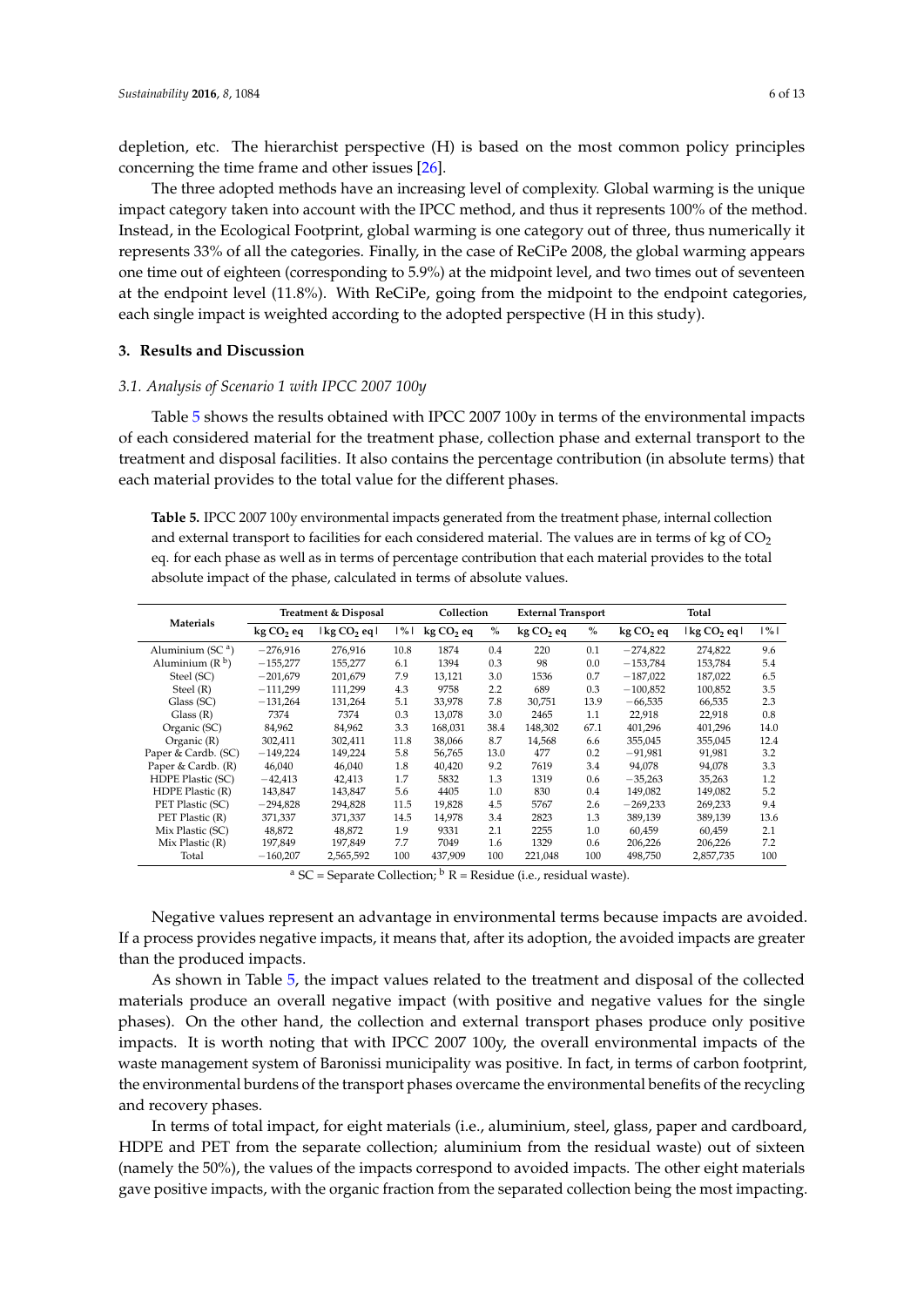Regarding the source-separated organic fraction, the major contributors to the total impact were the collection and external transport. This depended on two factors: the large amounts collected and long distances to reach the composting plants outside the region.

Only four materials provided a percentage contribution greater than 10%: the source-separated aluminium (10.8%), the residual organic fraction (11.8%), the source-separated PET (11.5%), and the PET in the residue (14.5%).

The results obtained for the source-separated aluminium confirm the importance of the aluminium recycling in terms of global warming saving as already reported in other studies [\[2](#page-11-1)[,27\]](#page-12-14).

It is worth noting that the source-separated PET contributed to the total global warming burden as avoided impact, whilst the residual PET generated positive impacts. In fact, on the one hand, recycling is the treatment for the source-separated plastic materials, while, on the other, incineration is the disposal method for the residual plastic materials. The obtained results emphasize the importance of the separate collection. In particular, the source separation of the plastic materials avoids the consumption of fossil fuels, on the one hand, and avoids the generation of hazardous pollutants due to the incineration processes, on the other [\[28\]](#page-12-15).

As shown in Table [5,](#page-5-0) the organic fraction provided the greatest percentage contribution to the total impact for both the internal collection and external transportation. The high quantity of material produced as well as the long distances to reach the treatment plants were the main reasons for such an occurrence.

The phase of internal collection of source-separated paper and cardboard gave another important contribution for the total impact due to the large quantities produced. Finally, the external transportation of glass phase gave a significant contribution due to the long distances to reach the treatment plants.

#### *3.2. Analysis of Scenario 1 with Ecological Footprint and ReCiPe 2008 H*

Table [6](#page-6-0) shows the single point environmental impacts generated from the treatment phase, internal collection and external transport to facilities for each considered material calculated with Ecological Footprint and ReCiPe 2008 H. Analogously to IPPC 2007, for both the methods, the processing materials phase overall generated a negative impact, while the collection and external transport phases generated positive impacts.

|                     |            | Ecological Footprint (kPt) |              | ReCiPe 2008 H (kPt) |            |      |                         |          |
|---------------------|------------|----------------------------|--------------|---------------------|------------|------|-------------------------|----------|
| <b>Materials</b>    | $T$ & $Dc$ | Collection                 | Ext. Transp. | Total               | $T$ & $Dc$ |      | Collection Ext. Transp. | Total    |
| Aluminium (SC $a$ ) | $-718.5$   | 5.4                        | 0.6          | $-712.6$            | $-24.5$    | 0.2  | 0.02                    | $-24.3$  |
| Aluminium $(R^b)$   | $-403.0$   | 4.0                        | 0.3          | $-398.8$            | $-13.8$    | 0.2  | 0.01                    | $-13.6$  |
| Steel (SC)          | $-469.3$   | 37.5                       | 4.2          | $-427.6$            | $-34.4$    | 1.4  | 0.17                    | $-32.8$  |
| Steel $(R)$         | $-258.6$   | 27.9                       | 1.9          | $-228.8$            | $-19.2$    | 1.1  | 0.08                    | $-18.0$  |
| Glass (SC)          | $-103.9$   | 97.0                       | 84.3         | 77.4                | $-4.2$     | 3.7  | 3.43                    | 3.0      |
| Class(R)            | 18.8       | 37.3                       | 6.8          | 62.9                | 0.7        | 1.4  | 0.27                    | 2.4      |
| Organic (SC)        | $-340.8$   | 479.6                      | 406.5        | 545.4               | $-7.5$     | 18.4 | 16.54                   | 27.4     |
| Organic $(R)$       | 251.4      | 108.7                      | 39.9         | 400.0               | 15.6       | 4.2  | 1.62                    | 21.4     |
| Paper & Cardb. (SC) | $-4057.4$  | 162.0                      | 1.3          | $-3894.1$           | $-79.6$    | 6.2  | 0.05                    | $-73.3$  |
| Paper & Cardb. (R)  | 68.3       | 115.4                      | 20.9         | 204.6               | 4.2        | 4.4  | 0.85                    | 9.4      |
| HDPE Plastic (SC)   | $-127.0$   | 16.6                       | 3.6          | $-106.8$            | $-9.3$     | 0.6  | 0.15                    | $-8.5$   |
| HDPE Plastic (R)    | 251.8      | 12.6                       | 2.3          | 266.6               | 5.9        | 0.5  | 0.09                    | 6.4      |
| PET Plastic (SC)    | $-960.3$   | 56.6                       | 15.8         | $-887.9$            | $-46.9$    | 2.2  | 0.64                    | $-44.1$  |
| PET Plastic (R)     | 855.4      | 42.8                       | 7.7          | 905.9               | 15.4       | 1.6  | 0.31                    | 17.3     |
| Mix Plastic (SC)    | $-145.5$   | 26.6                       | 6.2          | $-112.6$            | $-0.1$     | 1.0  | 0.25                    | 1.2      |
| Mix Plastic (R)     | 528.5      | 20.1                       | 3.6          | 552.3               | 8.2        | 0.8  | 0.15                    | 9.1      |
| Total               | $-5610.0$  | 1249.9                     | 606.0        | $-3754.1$           | $-189.5$   | 47.9 | 24.6                    | $-116.9$ |

<span id="page-6-0"></span>**Table 6.** Ecological Footprint and ReCiPe 2008 H single point environmental impacts generated from the treatment phase, internal collection and external transport to facilities for each considered material.

<sup>a</sup> SC = Separate Collection; <sup>b</sup> R = Residue (i.e., residual waste); <sup>c</sup> T & D = Treatment and Disposal.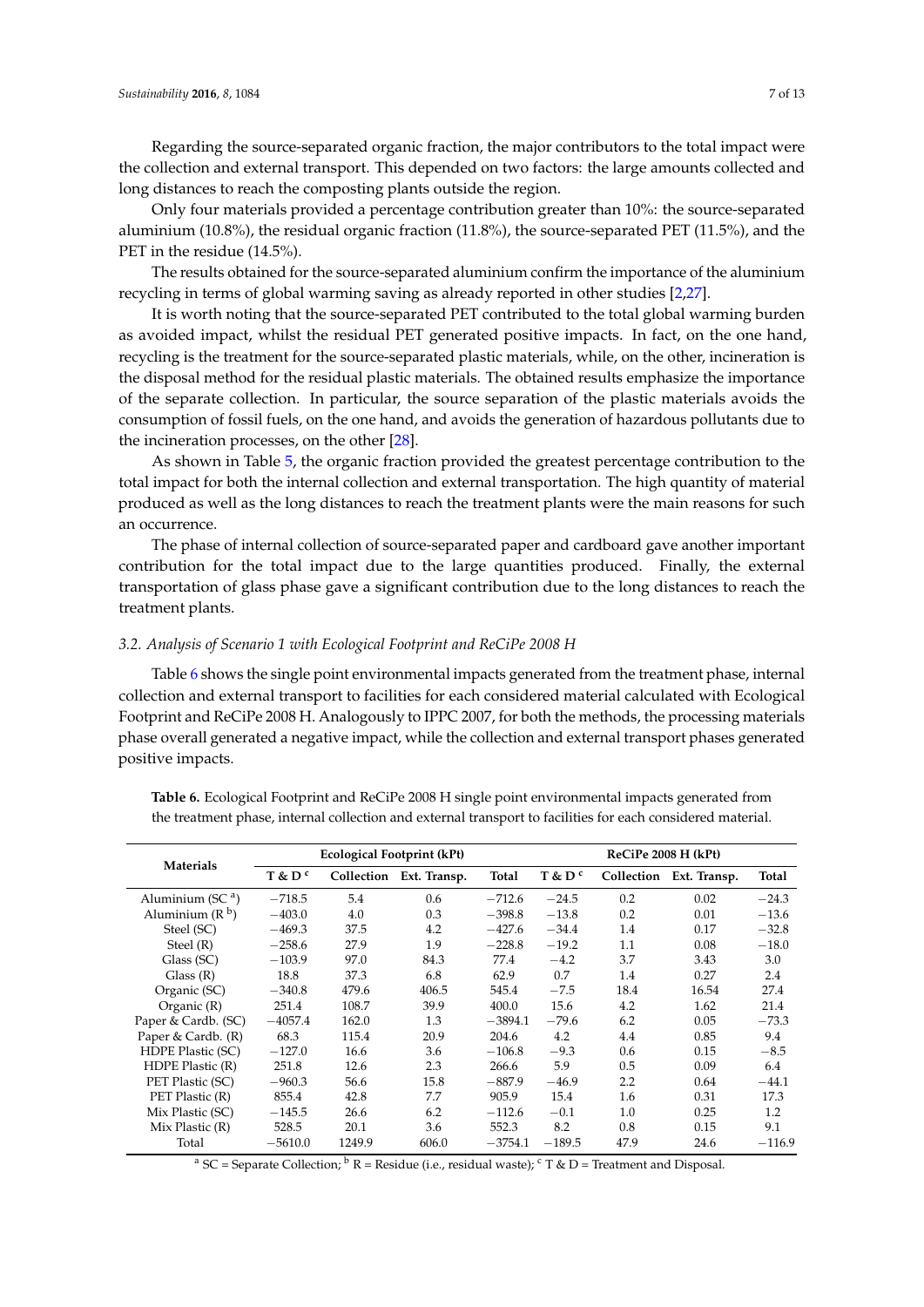However, for both the methods, contrary to what happened with IPCC 2007, the overall environmental impacts of the waste management system were negative, because the total avoided impacts of the treatment and disposal phases overcame the environmental loads produced by the collection and external transport phases.

The IPCC method, that only considers the impact category of the global warming, tends to overestimate the environmental burden of the transport phase compared with the avoided impacts of the treatment and disposal phases. Thus, the carbon footprint is not able to take into account the different advantages obtainable with a good level of separate collection and consequent recovery of materials. In fact, only considering the obtained results from a global warming perspective, it had to be concluded that it would not be convenient to push for an increase of the separate collection level.

Analysing the results for each single MW fraction, with Ecological Footprint and ReCiPe 2008 H, ten materials out of sixteen gave total avoided impacts. They were the same eight of the IPPC plus the source-separated organic fraction and the source-separated plastic mix.

The source-separated organic fraction goes to the composting process for the production of an agriculture soil conditioner (i.e., the compost) with a proper fertilising capacity [\[29](#page-12-16)[,30\]](#page-12-17). The use of compost avoids the production of mineral fertilizers. Due to their multiple-issues approach, Ecological Footprint and ReCiPe 2008 are able to take into consideration the avoided impacts due to the avoided production of mineral fertilizers. On the other hand, due to its single-issue approach, IPCC 2007 is not able to consider all the advantages and drawbacks of the recovery of materials and energy obtainable with the source-separated collection.

The recycling process of the source-separated plastics mix provides recycled plastic as a final product to use as street furniture components (benches, fences, planters); this would avoid using wood for the construction of such components [\[24\]](#page-12-11). Analysing the contributions of each damage category of Ecological Footprint (see Table [7\)](#page-7-0), it is evident that Land occupation predominates largely over the others and provides a contribution in terms of avoided impact, while the category that takes into account the  $CO<sub>2</sub>$  production contributes with a positive impact. This is in line with the results obtained with the IPCC method that, in fact, assigns a positive impact to the treatment source-separated plastic mix.

| <b>Materials</b>                  |                | Ecological Footprint (kPt) |                        | ReCiPe 2008 H (kPt) |            |           |  |
|-----------------------------------|----------------|----------------------------|------------------------|---------------------|------------|-----------|--|
|                                   | Carbon Dioxide | Nuclear                    | <b>Land Occupation</b> | Human Health        | Ecosystems | Resources |  |
| Paper & Cardb. (SC <sup>a</sup> ) | $-469.1$       | $-659.4$                   | $-2928.9$              | $-9.0$              | $-60.1$    | $-10.4$   |  |
| Mix Plastic (SC $a$ )             | 71.7           | $-3.1$                     | $-214.1$               | 1.6                 | $-3.3$     | 1.6       |  |
|                                   |                |                            |                        |                     |            |           |  |

<span id="page-7-0"></span>**Table 7.** Ecological Footprint and ReCiPe 2008 H damage endpoints of the treatment phase of the fractions relating to the source-separated paper and cardboard and the source-separated mix of plastic.

<sup>a</sup> SC = Separate Collection.

The Land occupation category of Ecological Footprint takes into account the avoided wood, replaced by recycled heterogeneous plastic. In fact, this category expresses the direct use of soil that is the quantity of biologically productive land needed to produce the resources consumed [\[25\]](#page-12-12) and therefore, in this specific case, it expresses the avoided utilization of land required in the production of wood.

The climate change impact category itself will not be able to evaluate properly all the aspects related to the recycling processes.

Similarly, ReCiPe 2008 takes into account the benefit of the avoided use of wood through one of its endpoints categories: damage to ecosystems. In fact, this category is the one that most influences the total impact and contributes in terms of avoided impact (see Table [7\)](#page-7-0).

Even for Ecological Footprint and ReCiPe 2008 H, it is interesting to analyse the obtained results in terms of percentage contributions that the impact of each single phase gave to the total impact, at the endpoint level (at the midpoint level this is obviously not possible due to the different impact category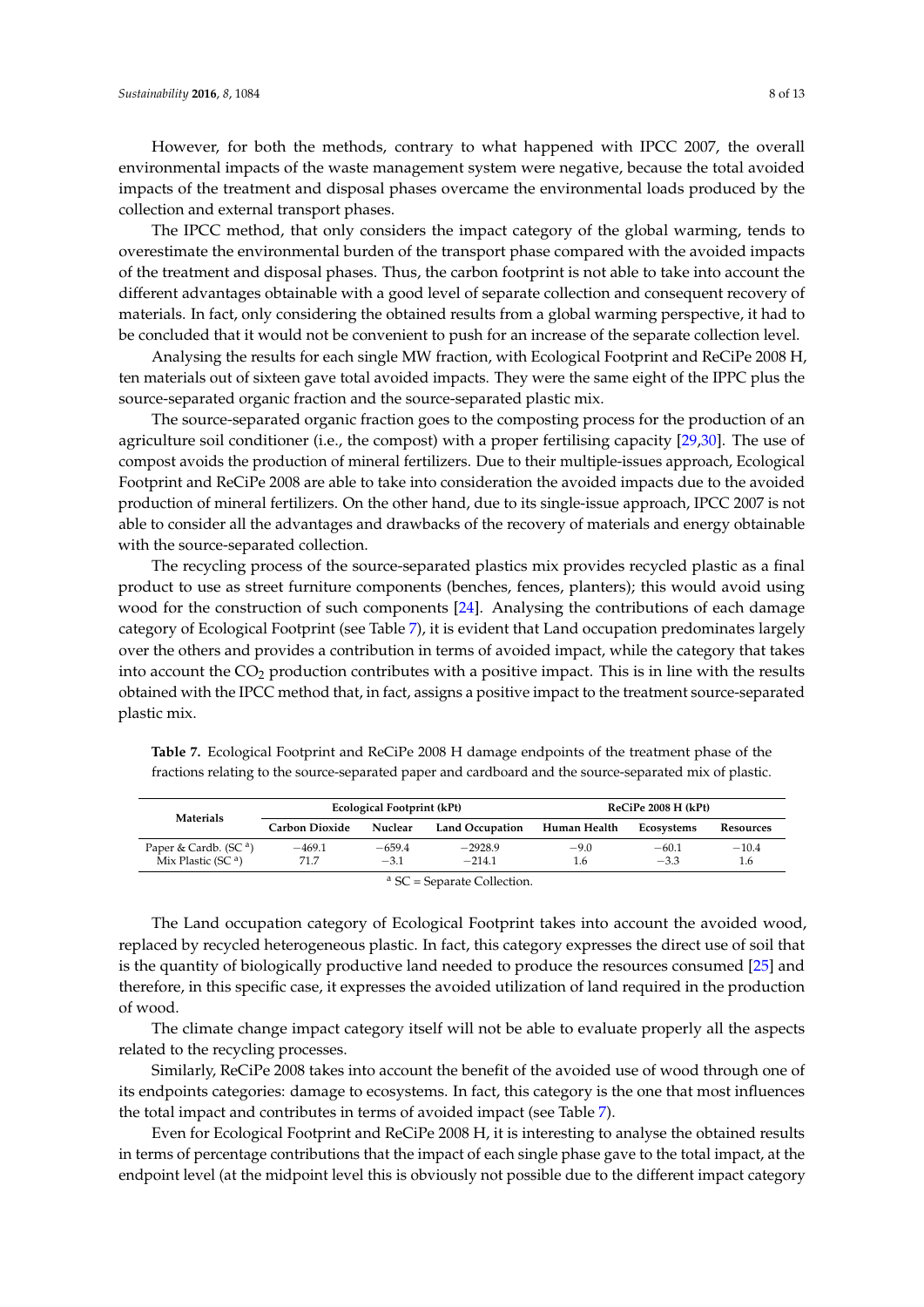indicators). Table [8](#page-8-0) shows only the percentage contributions relating to the treatment phase of materials because for the phases of internal collection and external transport, the percentage contributions are very similar to those obtained with IPCC (see Table [5\)](#page-5-0).

<span id="page-8-0"></span>**Table 8.** Environmental impact expressed in terms of percentage contributions that each material provides to total impact of the treatment phase, calculated with the three evaluation methods adopted. For the calculation of the percentage contributions, it was considered the absolute values of the impacts. The table shows the values of the relationship between the percentage contribution of each material obtained with Ecological Footprint (EF) and IPCC 2007 and those between the contributions obtained with ReCiPe 2008 and IPCC 2007.

| <b>Materials</b>    | <b>Treatment and Disposal</b> |            |                 |                         |                   |  |  |  |  |
|---------------------|-------------------------------|------------|-----------------|-------------------------|-------------------|--|--|--|--|
|                     | IPCC $(\% )$                  | EF $(\% )$ | $Recipe$ $\%$ ) | EF/IPCC $(\frac{9}{6})$ | ReCiPe/IPCC (%/%) |  |  |  |  |
| Aluminium (SC $a$ ) | 10.8                          | 7.5        | 8.5             | 0.7                     | 0.8               |  |  |  |  |
| Aluminium $(R^b)$   | 6.1                           | 4.2        | 4.8             | 0.7                     | 0.8               |  |  |  |  |
| Steel (SC)          | 7.9                           | 4.9        | 11.9            | 0.6                     | 1.5               |  |  |  |  |
| Steel (R)           | 4.3                           | 2.7        | 6.6             | 0.6                     | 1.5               |  |  |  |  |
| Glass (SC)          | 5.1                           | 1.1        | 1.5             | 0.2                     | 0.3               |  |  |  |  |
| Class(R)            | 0.3                           | 0.2        | 0.2             | 0.7                     | 0.9               |  |  |  |  |
| Organic (SC)        | 3.3                           | 3.6        | 2.6             | $1.1\,$                 | 0.8               |  |  |  |  |
| Organic $(R)$       | 11.8                          | 2.6        | 5.4             | 0.2                     | 0.5               |  |  |  |  |
| Paper & Cardb. (SC) | 5.8                           | 42.4       | 27.5            | 7.3                     | 4.7               |  |  |  |  |
| Paper & Cardb. (R)  | 1.8                           | 0.7        | 1.4             | 0.4                     | 0.8               |  |  |  |  |
| HDPE Plastic (SC)   | 1.7                           | 1.3        | 3.2             | 0.8                     | 1.9               |  |  |  |  |
| HDPE Plastic (R)    | 5.6                           | 2.6        | 2.0             | 0.5                     | 0.4               |  |  |  |  |
| PET Plastic (SC)    | 11.5                          | 10.0       | 16.2            | 0.9                     | 1.4               |  |  |  |  |
| PET Plastic (R)     | 14.5                          | 8.9        | 5.3             | 0.6                     | 0.4               |  |  |  |  |
| Mix Plastic (SC)    | 1.9                           | 1.5        | 0.0             | 0.8                     | 0.0               |  |  |  |  |
| Mix Plastic $(R)$   | 7.7                           | 5.5        | 2.8             | 0.7                     | 0.4               |  |  |  |  |

<sup>a</sup> SC = Separate Collection;  $\frac{b}{b}$  R = Residue (i.e., residual waste).

Regarding the results obtained with the Ecological Footprint, only the treatment of two materials provided a percentage contribution greater than 10%: the source-separated paper and cardboard (42.4%), and the source-separated PET (10%). While, in terms of ReCiPe 2008 H, three fractions gave a contribution greater than 10%: the source-separated paper and cardboard (27.5%), the source-separated PET (16.2%), and the source-separated steel (11.9%).

The source-separated paper and cardboard, especially in terms of Ecological Footprint but also for ReCiPe 2008 H, gave a predominant percentage incidence compared with the other materials. On the contrary, with IPCC, the contribution to the total provided by the source-separated paper and cardboard was only 5.8%.

To understand why the recycling process of source-separated paper and cardboard had such a significant influence on the total impacts calculated with Ecological Footprint and ReCiPe 2008 H, it is necessary to go into the details of the impact/damage categories of these two methods (see Table [7\)](#page-7-0).

Even in this case, as for the recycling process of source-separated plastics mix, the categories that most influenced the total impact giving a contribution in terms of avoided impacts were Land occupation for Ecological Footprint and Ecosystem for ReCiPe 2008. The use of recycled paper avoids the production of virgin paper for the same use: Ecological Footprint and ReCiPe 2008 H are able to take better into account the positive effects of the avoided production of virgin paper while regarding the problem of the deforestation.

It is interesting to carry out a focus on the results obtained with ReCiPe 2008 in order to evaluate what were the impact categories that contributed the most to the total impact of the waste management system (Scenario 1).

Among the categories that contributed for more than one percent, only *Climate change* provided a positive impact, thus representing an environmental burden.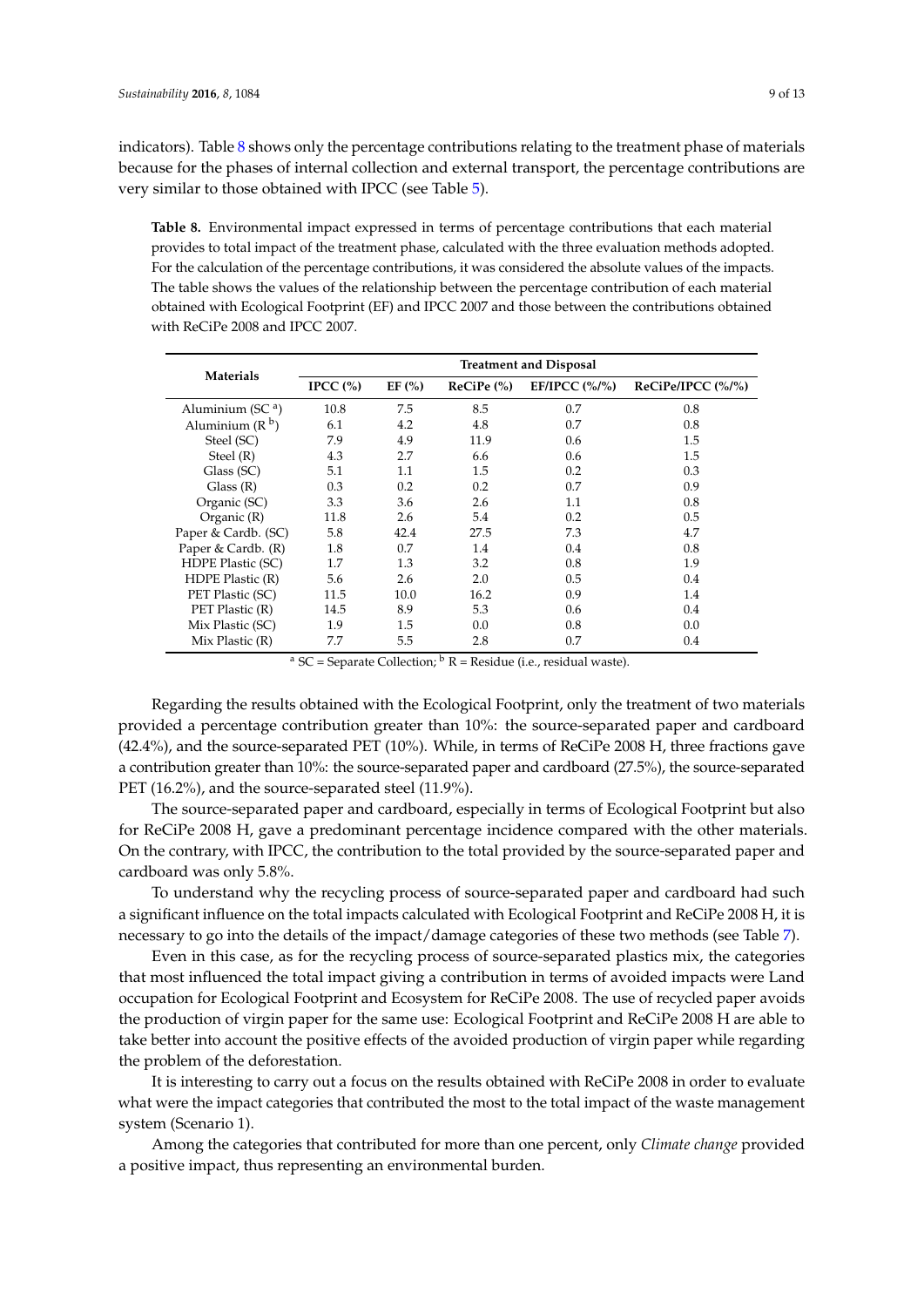*Agricultural land occupation* is the impact category that contributed the most (as an environmental saving) to the total impact with 36.3%; at the midpoint level, this impact was equal to  $-2.133.180 \text{ m}^2/\text{year}$ (corresponding to −126.8 m2/year/inhabitant). *Fossil depletion* and *Metal depletion* provided a percentage contribution of 28.4% and 16.2%, respectively; the impacts at midpoint level were equal to −274,099 kg oil eq. (corresponding to −16.3 kg oil eq./inhabitant) and −362,475 kg Fe eq. (corresponding −21.6 kg Fe eq./inhabitant), respectively. The results obtained for such categories highlight the environmental advantages achievable with a good level of source-separate collection that allows to recycle materials and, thus, to avoid the use of virgin raw materials.

The other two categories that contributed for more than one percent even providing a negative impacts were *Particulate matter formation* (3.0%; −1211.5 kg PM10 eq.) and *Human toxicity* (2.2%; −329,017 kg DB eq.). As already mentioned, *Climate change* was the only category, among those with a contribution more than one percent, that provided a positive value of impact (500,940 kg  $CO<sub>2</sub>$ ) eq., corresponding to 29.8 kg CO<sub>2</sub> eq./inhabitant). Such category at endpoint level is considered for damage caused to human health (*Climate change Human Health*) as well as for ecosystems damage (*Climate change Ecosystems*), and together they provided a contribution to the total impact of about 12%. The positive value of the impact is not a surprise and the reasons are the same previously discussed for the results obtained with the IPCC 2007 method.

The results highlight the importance of considering more than one single impact assessment method or, alternatively, more environmental impact categories in order to be able to assess all the different aspects related to the analysed processes. Considering more impact categories, it is important to try to put together the results obtained for the single categories. In fact, it is necessary to remember that LCA is a procedure to support decision makers. From this point of view, it is difficult to take decisions if the midpoint impact categories give conflicting results. In current literature, there are many studies discussing the results of LCA studies for each single impact category (usually global warming, acidification, eutrophication, etc.) without trying to give some suggestions to the decision makers. The damage categories at the endpoint level offer a valuable help in this sense.

#### *3.3. Scenario 1 vs. Scenario 2*

The obtained results highlighted the importance of the source-separate organic fraction collection and transportation to the treatment plants. This material contributed for 40% of the total impact of the internal collection and for 67% to the total impact of the external transport, with all the evaluation methods considered. As discussed above, there were two main reasons for this result: the high quantities collected as well as the huge distances to transport these quantities to the treatment plants located out of the region.

In order to highlight, in environmental terms, the importance of the presence on the territory of adequate treatment facilities, a second scenario was modelled in which the presence of a composting plant 10 km from the municipality of Baronissi was hypothesized. Comparing the environmental performances of the two scenarios, it was possible to show how the environmental performance of the common waste management system could improve.

Figure [1a](#page-10-0)–c show the comparison between the environmental performances of the two scenarios considered, with the three evaluation methods adopted.

The results obtained for Scenario 2 show that there would be a clear improvement in the environmental profile of the waste management system because of the significant reduction of environmental impacts due to external transport, which are about one-third of the impact obtained for Scenario 1. Therefore, it is necessary to take into consideration the importance of the presence on the territory of appropriate facilities to support and improve the environmental performance of waste management systems based on the source-separate collection [\[15\]](#page-12-3).

The environmental impacts of the transport derive from the combination of travelled distances and transported quantities (of organic fraction in this case). Therefore, in order to reduce these impacts, in addition to shortening the distances, it can be useful to reduce the organic waste amount.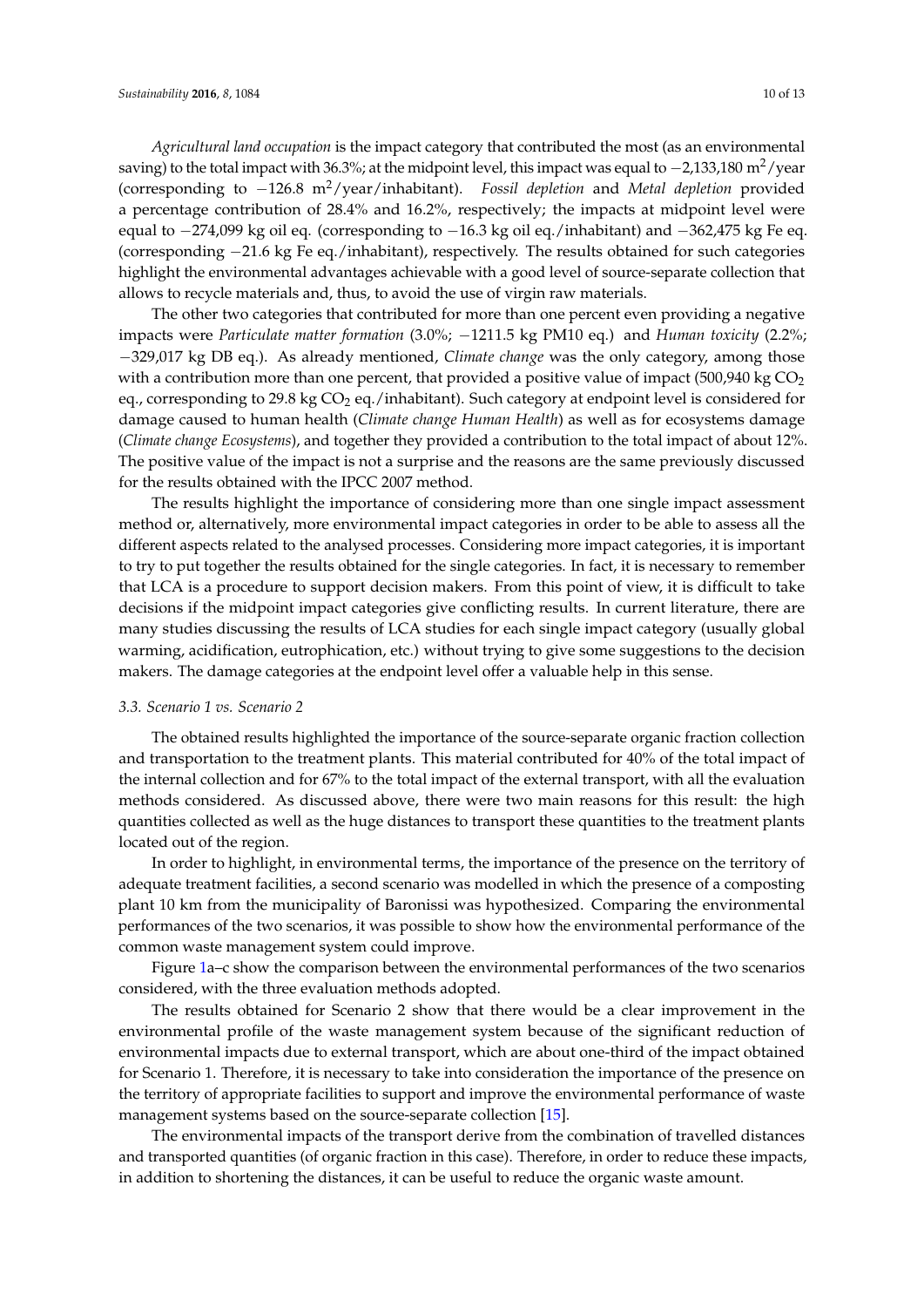Using an openwork basket for the household collection of the organic waste allows to easily and conveniently reduce the quantity of putrescibles. In fact, the uniform openings around the entire basket (also below), together with a compostable plastic bag or compostable paper bag, facilitate water evaporation. The results are a weight reduction of 20%–30% as well as a complete disappearance of odours due to the reduction of putrescibility. The weight loss produces a consequent reduction of the environmental impacts of the municipal collection as well as the external transport to the composting plants. plants.

<span id="page-10-0"></span>



Figure [1d](#page-10-0) shows that the transport phases (internal collection and external transport) gave the most significant percentage contribution with IPCC 2007 for both the compared scenarios. On the contrary, the treatment and disposal phases (T & D) had a percentage incidence on the total impacts calculated with Ecological Footprint and ReCiPe 2008 H greater than 72%.

Once again, the obtained results show that, considering an assessment method that consider a unique impact category, there is a certain risk of misleading conclusions.

#### This study assessed the environmental impact system of the MW management system of  $B$ **4. Conclusions**

This study assessed the environmental impacts of the MW management system of Baronissi, a town in Southern Italy, for the year 2013. The environmental performance of the system was compared with that of a hypothetical alternative scenario in which the presence of a composting facility 10 km from the municipality was assumed.

The environmental impacts were assessed with three evaluation methods: IPCC 2007 100y, Ecological Footprint and ReCiPe 2008 H.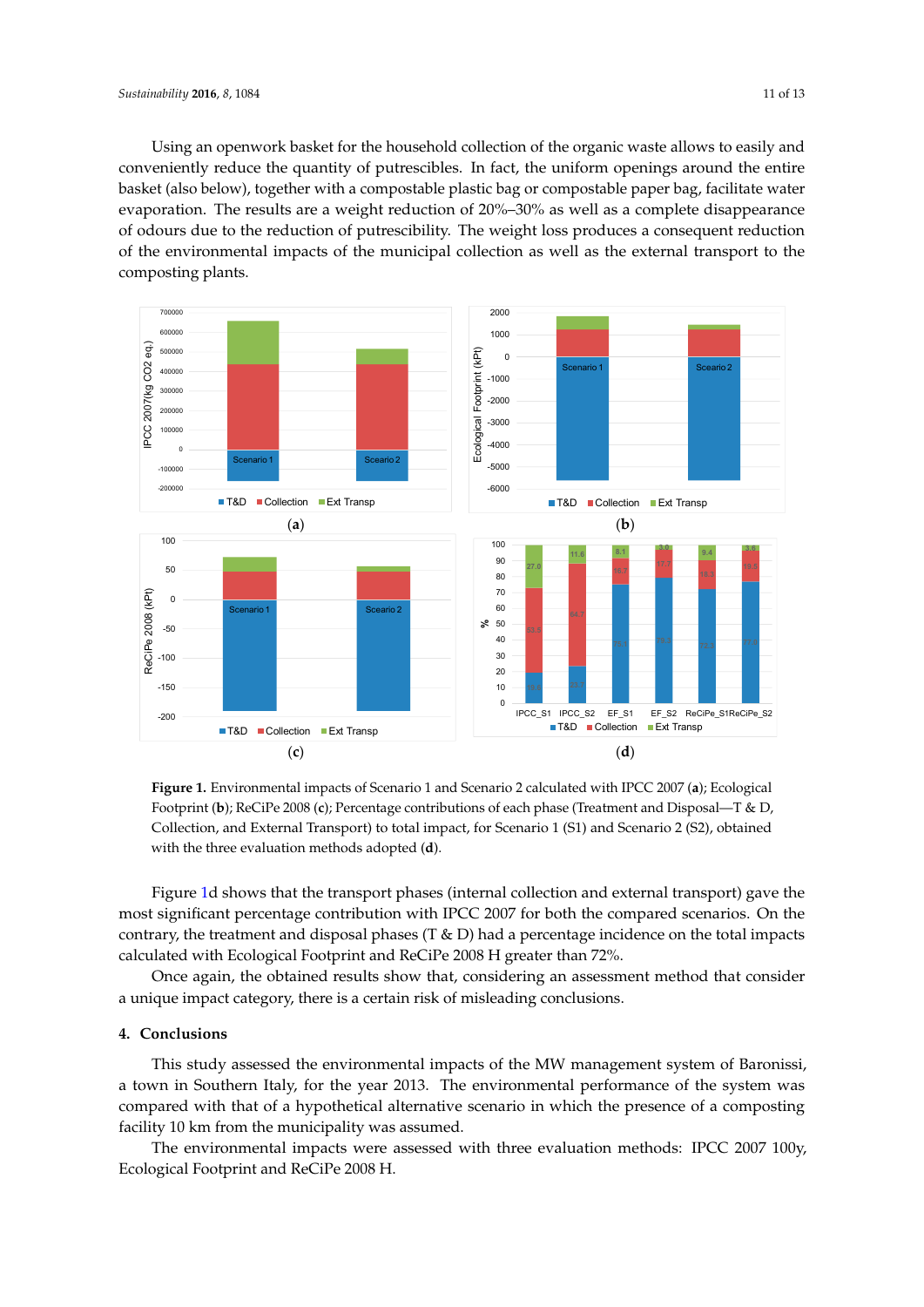Different aspects arose from the results. First, the presence in the area of adequate waste treatment and disposal facilities, which support the separate collection system, is fundamental. In fact, the lack of facilities means high environmental loads due to the transportation of materials for long distances, particularly for those abundant materials such as the organic fraction. The results obtained for Scenario 2 showed that the presence of a composting plant at 10 km from the municipality would result in a decrease of about 65% of the impacts of the waste management system due to the external transport, regardless of the evaluation method used.

Another important aspect is the choice of the impacts evaluation method. In fact, the results obtained showed that the choice of the method significantly influence the results. The main reason for this was because the global warming category is significantly affected by the transport phase. The categories related to climate change, thus, do not allow to take into account the advantages obtainable with a good level of separate collection as well as the consequent increase in the recovery of materials. Therefore, the obtained results pointed out that by only considering a single impacts evaluation method, there is a high risk of misleading conclusions.

**Acknowledgments:** This article is part of the research project called SNECS—Social Network delle Entità dei Centri Storici ("Social Network Entities of Historic Places")—Notice 713/Ric 29 October 2010. The authors wish to thank Sacha A. Berardo for the English revision.

**Author Contributions:** Giovanni De Feo conceived and designed the study; Carmen Ferrara and Cristina Iuliano performed the calculations; Alberto Grosso provided some data; Giovanni De Feo, Carmen Ferrara, Cristina Iuliano and Alberto Grosso analysed the data; Giovanni De Feo and Carmen Ferrara wrote the paper.

**Conflicts of Interest:** The authors declare no conflict of interest.

#### **References**

- <span id="page-11-0"></span>1. De Feo, G.; Polito, A. Using economic benefits for recycling in a separate collection centre managed as a "reverse supermarket": A sociological survey. *Waste Manag.* **2015**, *38*, 12–21. [\[CrossRef\]](http://dx.doi.org/10.1016/j.wasman.2015.01.029) [\[PubMed\]](http://www.ncbi.nlm.nih.gov/pubmed/25681946)
- <span id="page-11-1"></span>2. Giugliano, M.; Cernuschi, S.; Grosso, M.; Rigamonti, L. Material and energy recovery in integrated waste management systems—An evaluation based on life cycle assessment. *Waste Manag.* **2011**, *31*, 2092–2101. [\[CrossRef\]](http://dx.doi.org/10.1016/j.wasman.2011.02.029) [\[PubMed\]](http://www.ncbi.nlm.nih.gov/pubmed/21482096)
- <span id="page-11-2"></span>3. De Feo, G.; Malvano, C. Technical, economic and environmental analysis of a MSW kerbside collection system applied to small communities. *Waste Manag.* **2012**, *32*, 1760–1774. [\[CrossRef\]](http://dx.doi.org/10.1016/j.wasman.2012.05.009) [\[PubMed\]](http://www.ncbi.nlm.nih.gov/pubmed/22677016)
- <span id="page-11-3"></span>4. Curran, M.A. Life cycle assessment. *Encycl. Ecol.* **2008**, *3*, 2168–2174.
- <span id="page-11-4"></span>5. International Organization for Standardization (ISO). *Environmental Management—Life Cycle Assessment—Principles* and Framework; ISO 14040:2006; ISO: Geneva, Switzerland, 2002.
- <span id="page-11-5"></span>6. Laurent, A.; Bakas, I.; Clavreul, J.; Bernstad, A.; Niero, M.; Gentil, E.; Hauschild, M.Z.; Christensen, T.H. Review of LCA studies of solid waste management systems—Part I: Lessons learned and perspectives. *Waste Manag.* **2014**, *34*, 573–588. [\[CrossRef\]](http://dx.doi.org/10.1016/j.wasman.2013.10.045) [\[PubMed\]](http://www.ncbi.nlm.nih.gov/pubmed/24369845)
- <span id="page-11-6"></span>7. Bing, X.; Bloemhof, J.M.; Ramos, T.R.P.; Barbosa-Pavoa, A.P.; Wong, C.Y.; Van der Vorst, J.G.A.J. Research challenges in municipal solid waste logistics management. *Waste Manag.* **2016**, *48*, 584–592. [\[CrossRef\]](http://dx.doi.org/10.1016/j.wasman.2015.11.025) [\[PubMed\]](http://www.ncbi.nlm.nih.gov/pubmed/26704064)
- <span id="page-11-7"></span>8. Gentil, E.C.; Damgaard, A.; Hauschild, M.; Finnveden, G.; Eriksson, O.; Thorneloe, S.; Kaplan, P.O.; Barlaz, M.; Muller, O.; Matsui, Y.; et al. Models for waste life cycle assessment: Review of technical assumptions. *Waste Manag.* **2010**, *30*, 2636–2648. [\[CrossRef\]](http://dx.doi.org/10.1016/j.wasman.2010.06.004) [\[PubMed\]](http://www.ncbi.nlm.nih.gov/pubmed/20599370)
- <span id="page-11-8"></span>9. Rigamonti, L.; Grosso, M.; Møller, J.; Martinez Sanchez, V.; Magnani, S.; Christensen, T.H. Environmental evaluation of plastic waste management scenarios. *Resour. Conserv. Recycl.* **2014**, *85*, 42–53. [\[CrossRef\]](http://dx.doi.org/10.1016/j.resconrec.2013.12.012)
- <span id="page-11-9"></span>10. Cimpan, C.; Wenzel, H. Energy implications of mechanical and mechanical-biological treatmentcompared to direct waste-to-energy. *Waste Manag.* **2013**, *33*, 1648–1658. [\[CrossRef\]](http://dx.doi.org/10.1016/j.wasman.2013.03.026) [\[PubMed\]](http://www.ncbi.nlm.nih.gov/pubmed/23660494)
- <span id="page-11-10"></span>11. Panepinto, D.; Blengini, G.A.; Genon, G. Economic and environmental comparison between two scenarios of waste management: MBT vs. thermal treatment. *Resour. Conserv. Recycl.* **2015**, *97*, 16–23. [\[CrossRef\]](http://dx.doi.org/10.1016/j.resconrec.2015.02.002)
- <span id="page-11-11"></span>12. Takata, M.; Fukushima, K.; Kawai, M.; Nagao, N.; Niwa, C.; Yoshida, T.; Toda, T. The choice of biological waste treatment method for urban areas in Japan—An environmental perspective. *Renew. Sustain. Energy Rev.* **2013**, *23*, 557–567. [\[CrossRef\]](http://dx.doi.org/10.1016/j.rser.2013.02.043)